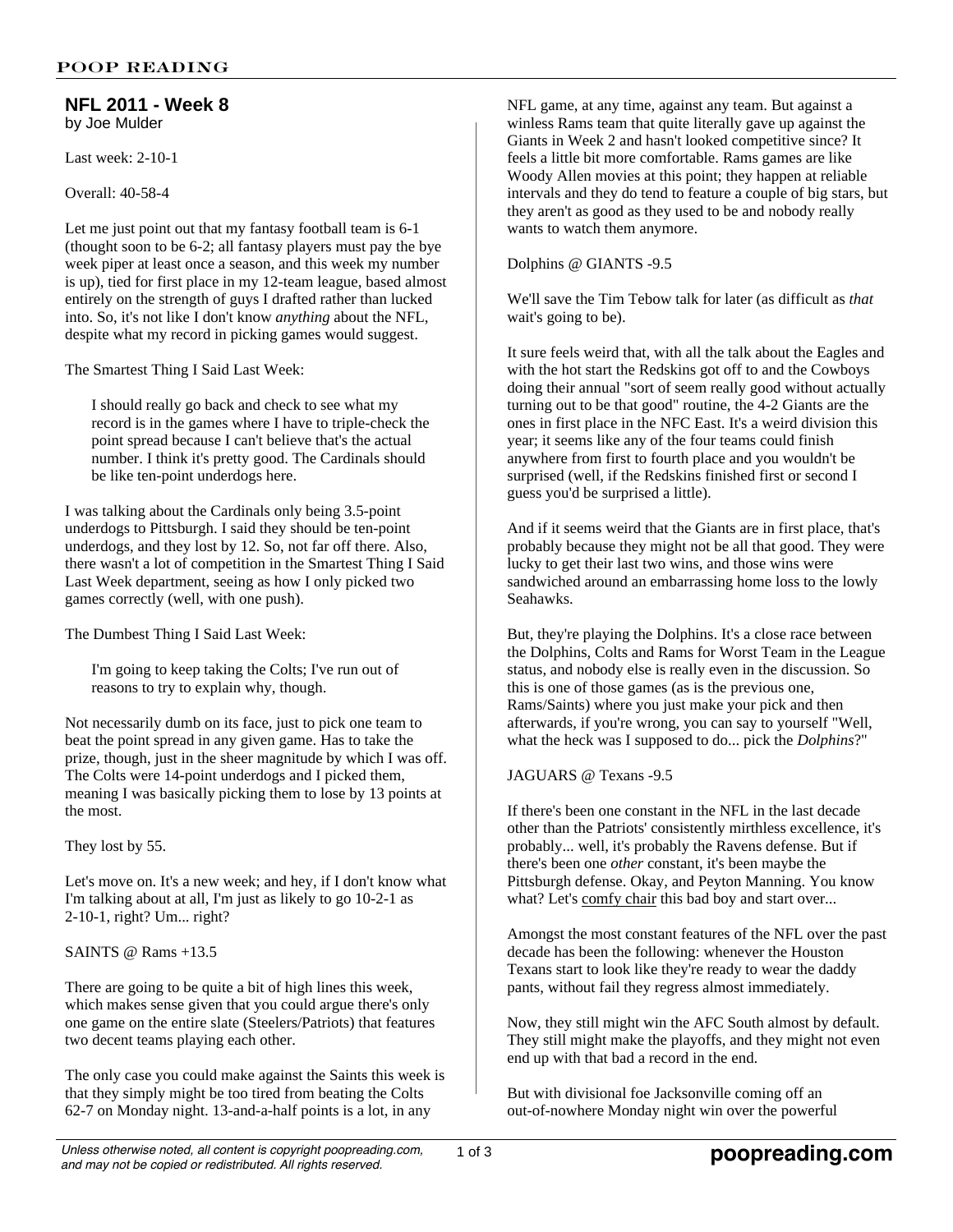Ravens, this is without a doubt a Daddy Pants game. And until the Texans win one of those...

Cardinals @ RAVENS -12.5

I think that the aforementioned out-of-nowhere loss to the Jaguars sort of took care of the possibility that the Ravens will bring anything other than their "A" game, even if a "C-" would probably be all it would take to beat the Cardinals.

Although at this point you've got to have serious misgivings about giving away 12.5 points in any game involving Ravens QB Joe Flacco. He's looked so dreadful the past few weeks that you wonder how long it's going to be until the Ravens just start punting the ball away on first down because they're actually more likely to score with their defense on the field, like the SCLSU Mud Dogs at the end of *The Waterboy.*

### VIKINGS @ Panthers -3.5

This could actually be a pretty damn good game. Good if completely inconsequential, featuring as it does two teams with a combined 3-11 record. Of those 11 combined losses, though, only two have been really all that bad. And you've got a great matchup of rookie quarterbacks, Christian Ponder and Cam Newton, both of whom fans are hoping become the face of the franchise for the next decade.

And if your franchise is going to have a face, needless to say you could do a lot worse than Christian Ponder's. Am I right, ladies?

COLTS @ Titans -9

I wonder if a team that lost by as many as 55 points the previous week has ever played a team that lost by as many as 34 points the previous week. That has to be unprecedented in the history of the NFL, doesn't it?

In related news: I seriously can't stop picking the Colts, you guys. It's like a thing, at this point. But I swear, they've got to cover sooner or later, don't they?

Lions @ BRONCOS +3

It's not that I'm drinking the Tim Tebow Kool-Aid, it's more that my Lions Kool-Aid is wearing off.

So, as you may have heard, Tim Tebow led the Broncos to a comeback of historic proportions in Miami last week. The weird part is how little you heard about the fact that with three minutes to go, Tim Tebow had his Broncos trailing the winless Dolphins by 15 freaking points! But, as was breathlessly reported all week, no team since the 1970 NFL-AFL merger in 1970 had ever come back from as many as 15 points down with as little as three minutes remaining to win a game.

This is where you have to lament the state of journalism in particular and, really, of America in general; nowhere (but here!) did anybody point out that prior to the NFL's adoption of the two-point conversion in 1994, coming back from a 15-point deficit was, for all intents and purposes, impossible. Before the two-point conversion, being down 15 meant having to score three times. Which, in an end-of-the-game scenario, means recovering two onside kicks and engineering three scoring drives. So, basically, doing all the miraculously unprecedented shit that Tim Tebow did on Sunday in Miami... and then doing it *again.* It was crazy and impressive, especially given how badly Tebow had played for the entire game prior to the comeback, but let's give some context here, folks.

(It reminded me of nothing so much as when the Arizona Cardinals hosted a playoff game three years ago and everybody kept saying it was the first playoff game the Cardinals had hosted since moving to Arizona in 1988. Which was true... but it was also the first playoff game the Cardinals had hosted, period, since *1947*. And nobody seemed to ever mention that. What's up, people? Come on.)

As far as the Lions go, how delightful is it to have so purely, delightfully evil and detestable a sports villain in our lives as Detroit defensive lineman Ndamukong Suh? I mean, the guy actually taunted Falcons quarterback Matt Ryan last week as Ryan lay writhing on the turf after a gruesome-looking injury (Ryan wasn't badly hurt, but nobody knew that at the time) and then later in the week said it was "karma" that Ryan was injured stepping on the foot of his own offensive lineman since, the Falcons play dirty. That's like when a bad guy pro wrestler spends the entire match cheating and then, having been beaten cleanly by the fan favorite, gives an interview about how he was cheated. And Suh knows he's full of shit, too, is the beautiful part about it (if you ever hear him interviewed, it takes about two seconds to realize that he's way, way to smart to believe anything he's saying). I don't think pro sports has had anybody this wonderfully awful since Bill Laimbeer (who also played in Detroit, as luck would have it).

Villains make us love our heroes even more; long live Ndamukong Suh.

Redskins @ BILLS -6

The Bills are in the midst of a four-game stretch of their schedule during which they play three different teams they've lost to in the Super Bowl. I can just about guarantee you that hasn't happened before, mainly because based on the way the NFL puts together its schedule the Bills are the only team who could possibly ever do that.

### BENGALS @ Seahawks +1.5

Ordinarily I'd take the Seahawks with their huge home field advantage, but we're not sure if quarterback Tarvaris Jackson